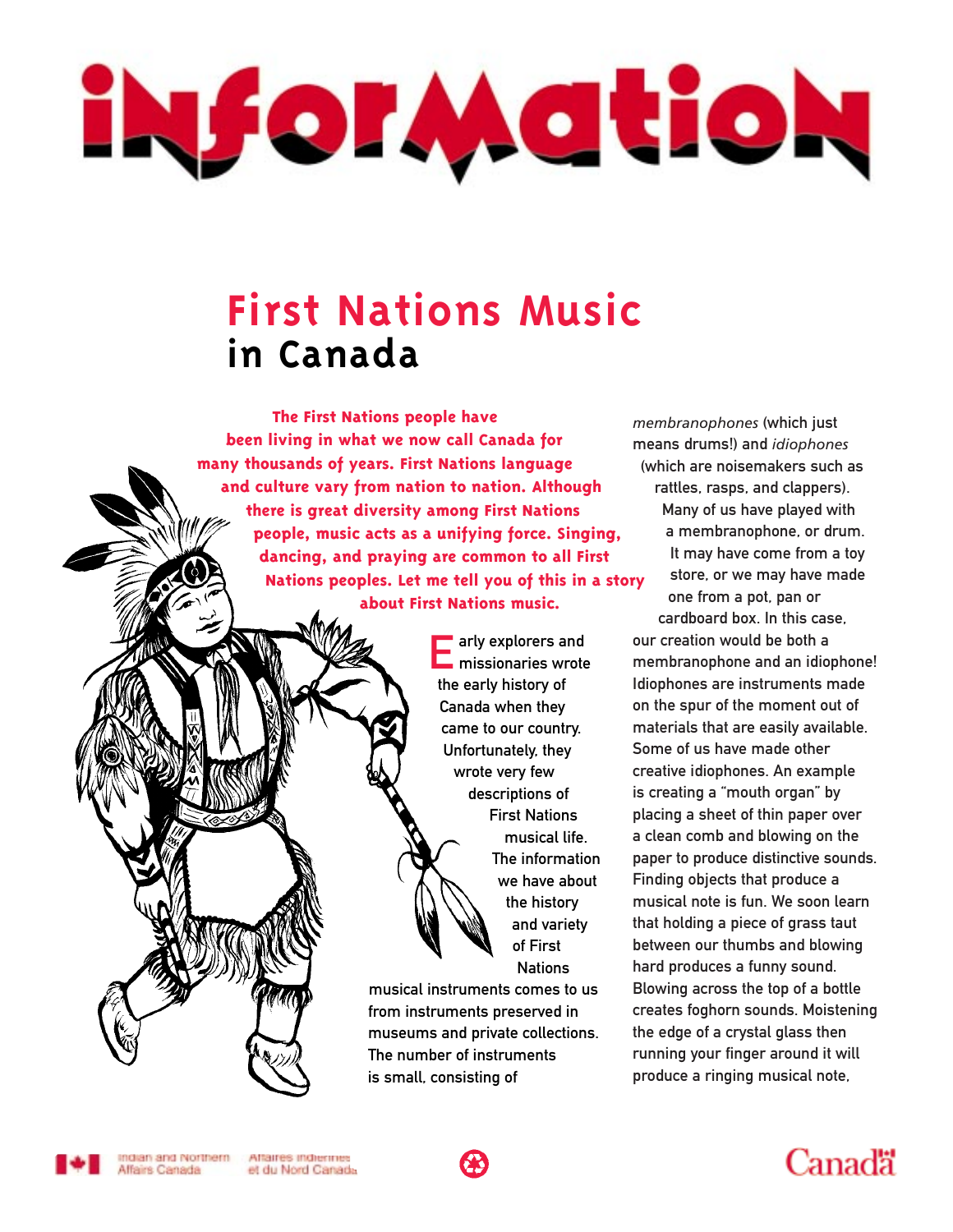and so will strumming or plucking an egg slicer. Several kids together could create a unique kitchen symphony! Can you think of other idiophones?

Traditionally, First Nations people, being resourceful and creative, used the materials at hand to make their instruments. They made gourds and animal horns into rattles; many rattles were elaborately carved and beautifully painted. In woodland areas, they made horns of birchbark and

drumsticks of carved antlers and wood. Drums were made of carved wood and animal hides.

Drums and rattles are percussion instruments traditionally used by First Nations people. These musical

instruments provide the background for songs, and songs are the background for dances. Many traditional First Nations people consider song and dance to be sacred. For many years after Europeans came to Canada, First Nations people were forbidden to practise their ceremonies. That is one reason why little information about First Nations music and musical instruments is available to us.

Today, a revival of pride in First Nations art and music is taking place. First Nations people are recovering the knowledge, history and beauty of traditional First Nations art, music and musical instruments.

Drums are closely associated with First Nations people. Some people say, "Drumming is the heartbeat of Mother Earth." First Nations made a great variety of drums. Healers sometimes use miniature drums. There are also tambourine-shaped hand drums, war drums, water drums, and very often arranged with the dwellings placed in a circle. To this day, many First Nations people hold meetings sitting in a circle. Meetings often begin with a prayer, with the people standing in a circle holding hands.

Hand-carved wooden flutes and whistles are less common than drums, but are also a part of First Nations traditional music. Ojibwe men played flutes to serenade girlfriends and to soothe themselves and others during hard times. The Cree, Iroquois and

> Maliseet made and used whistles. Archaeologists have found evidence that both wooden whistles and flutes were used by the Beothuk, an extinct tribe who lived in Newfoundland until the early days of European settlement. The human voice, however, is

> > the primary instrument of all

large ceremonial drums. Their size and shape depends on the First Nation's particular culture and what the drummer wants to do with them. Many are beautifully decorated.

In many First Nations cultures, the circle is important. It is the shape of the sun and moon, and of the path they trace across the sky. Many First Nations objects, such as tipis and wigwams, are circular in shape. Traditional villages were

First Nations. As it is in most ancient cultures, singing is the heart of First Nations music.

Every song had an original owner. Songs belonged to a society, clan, rite, ceremony or individual. In some cultures, one could buy the right to sing a song owned by an individual. The original owner would then teach the buyer to sing the song. Many traditional songs are still sung by First Nations people who follow traditional ways.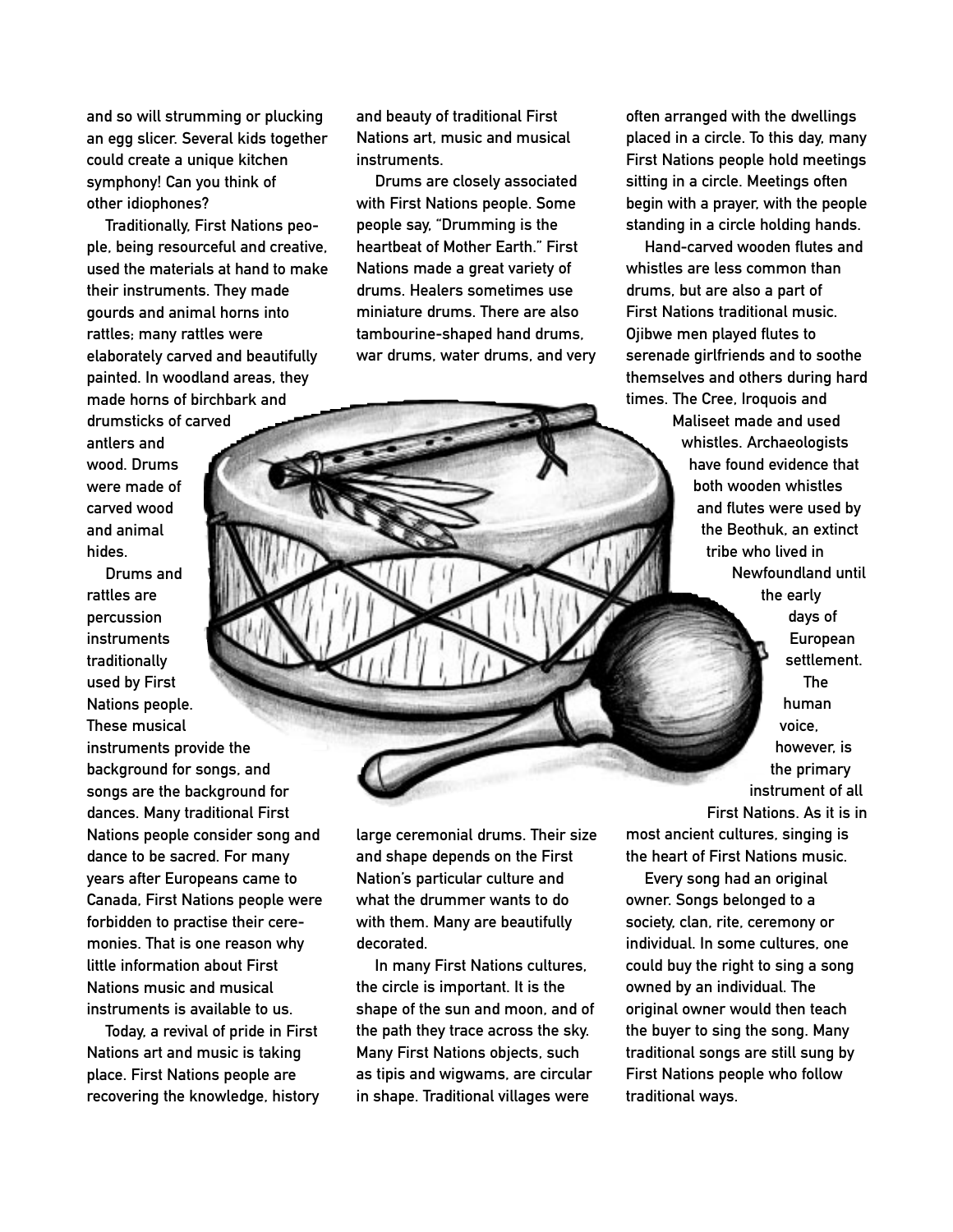## $\overline{\phantom{a}}$   $\overline{\phantom{a}}$   $\overline{\phantom{a}}$   $\overline{\phantom{a}}$   $\overline{\phantom{a}}$   $\overline{\phantom{a}}$   $\overline{\phantom{a}}$   $\overline{\phantom{a}}$   $\overline{\phantom{a}}$   $\overline{\phantom{a}}$   $\overline{\phantom{a}}$   $\overline{\phantom{a}}$   $\overline{\phantom{a}}$   $\overline{\phantom{a}}$   $\overline{\phantom{a}}$   $\overline{\phantom{a}}$   $\overline{\phantom{a}}$   $\overline{\phantom{a}}$   $\overline{\$ rtivity #1: Qu **Activity #**1**: Quiz Please fill in the blanks.**

Membranophones are

Idiophones are

Three kinds of First Nations membranophones are

Two examples of First Nations idiophones are

The primary First Nations musical instrument is

#### **Activity #2:**

**<Hi, I'm Duma. That is a Mi'kmaq name. I am going to teach you my variation of an ancient First Nations game called "Paquessen." The Algonquin First Nation people of northeast Quebec originally played this game. People of all ages like this game and any number of people can play.>**

#### **First Nations Game Variation of an Ancient**

**You will need:**

- **9 flat white buttons**
- **Red nail polish**
- **1 large wooden bowl**
- **A blanket**
- **Counters** *(the number may vary)*

*(Counters are tokens to keep score. You can make them by cutting pieces of cardboard into two-bytwo-inch squares, or you can use bottle caps).*

- **Paint one side of each button with red nail polish**
- **Choose a scorekeeper.**
- **To start the game, each player in turn places the nine buttons in the bowl and says which colour, red or white, he or she chooses.**
- **• The player holds the bowl and suddenly throws the buttons in the air, letting them fall on the blanket.**
- **The player counts the buttons by colour.**
- **The scorekeeper keeps score by writing each player's count on a piece of paper.**
- **The player with the highest score wins the round.**
- **All the other players pay the winner of the round with one counter each.**
- **The winner of each round sings a short song while the others listen.**
- **Play the game for as many rounds as you want or until one player has more counters than any other player.**
- **At the end of the game, the final winner of the game (the person with the greatest**
	- **number of counters) tells a short story while the others listen.**

**sharing this First Nations game with you. Have fun with it! Bye >**

**<I enjoyed**